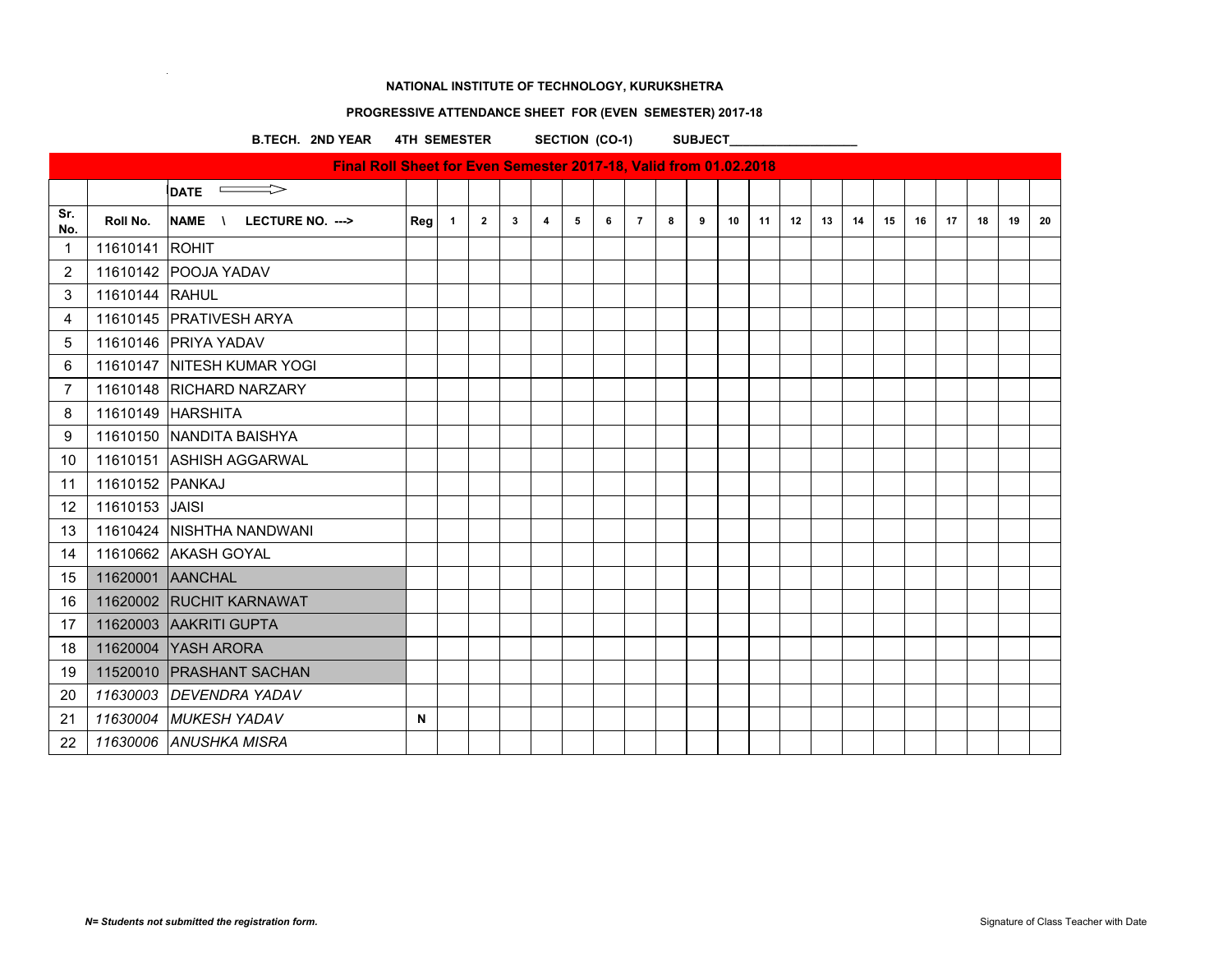# **PROGRESSIVE ATTENDANCE SHEET FOR (EVEN SEMESTER) 2017-18**

B.TECH. 2ND YEAR 4TH SEMESTER SECTION (CO-2) SUBJECT\_\_\_\_\_\_\_\_\_\_\_\_\_\_\_

| Final Roll Sheet for Even Semester 2017-18, Valid from 01.02.2018<br>$\implies$<br><b>DATE</b> |          |                                                  |     |                |                         |   |   |   |   |                |   |   |    |    |    |    |    |    |    |    |    |    |    |
|------------------------------------------------------------------------------------------------|----------|--------------------------------------------------|-----|----------------|-------------------------|---|---|---|---|----------------|---|---|----|----|----|----|----|----|----|----|----|----|----|
|                                                                                                |          |                                                  |     |                |                         |   |   |   |   |                |   |   |    |    |    |    |    |    |    |    |    |    |    |
| Sr.<br>No.                                                                                     | Roll No. | <b>NAME</b><br>LECTURE NO. ---><br>$\mathcal{N}$ | Reg | $\overline{1}$ | $\overline{\mathbf{2}}$ | 3 | 4 | 5 | 6 | $\overline{7}$ | 8 | 9 | 10 | 11 | 12 | 13 | 14 | 15 | 16 | 17 | 18 | 19 | 20 |
| 1                                                                                              |          | 11610154 VARUN PAL                               |     |                |                         |   |   |   |   |                |   |   |    |    |    |    |    |    |    |    |    |    |    |
| $\overline{c}$                                                                                 | 11610155 | <b>VIKASH KUMAR</b>                              |     |                |                         |   |   |   |   |                |   |   |    |    |    |    |    |    |    |    |    |    |    |
| 3                                                                                              |          | 11610156 MAYANKRAJ                               |     |                |                         |   |   |   |   |                |   |   |    |    |    |    |    |    |    |    |    |    |    |
| 4                                                                                              |          | 11610157 RAHUL KUMAR                             |     |                |                         |   |   |   |   |                |   |   |    |    |    |    |    |    |    |    |    |    |    |
| 5                                                                                              |          | 11610158 MONU KUMAR                              |     |                |                         |   |   |   |   |                |   |   |    |    |    |    |    |    |    |    |    |    |    |
| 6                                                                                              |          | 11610159 SIDDHARTH ARYA                          |     |                |                         |   |   |   |   |                |   |   |    |    |    |    |    |    |    |    |    |    |    |
| $\overline{7}$                                                                                 |          | 11610160 VIVEK KUMAR                             |     |                |                         |   |   |   |   |                |   |   |    |    |    |    |    |    |    |    |    |    |    |
| 8                                                                                              |          | 11610161 YASHASVI SINGH                          |     |                |                         |   |   |   |   |                |   |   |    |    |    |    |    |    |    |    |    |    |    |
| 9                                                                                              |          | 11610162 ANUBHAV MATHUR                          |     |                |                         |   |   |   |   |                |   |   |    |    |    |    |    |    |    |    |    |    |    |
| 10                                                                                             |          | 11610164 DIKSHANT BANSAL                         |     |                |                         |   |   |   |   |                |   |   |    |    |    |    |    |    |    |    |    |    |    |
| 11                                                                                             |          | 11610165 PRAJJWAL KAMBOJ                         |     |                |                         |   |   |   |   |                |   |   |    |    |    |    |    |    |    |    |    |    |    |
| 12                                                                                             |          | 11610166 DEEPAK GUJJAR                           |     |                |                         |   |   |   |   |                |   |   |    |    |    |    |    |    |    |    |    |    |    |
| 13                                                                                             |          | 11610259 NIHARIKA GAHLOT                         |     |                |                         |   |   |   |   |                |   |   |    |    |    |    |    |    |    |    |    |    |    |
| 14                                                                                             |          | 11610264 ABHISHEK VERMA                          |     |                |                         |   |   |   |   |                |   |   |    |    |    |    |    |    |    |    |    |    |    |
| 15                                                                                             |          | 11610287 NITISH KUMAR GUPTA                      |     |                |                         |   |   |   |   |                |   |   |    |    |    |    |    |    |    |    |    |    |    |
| 16                                                                                             |          | 11620005 SONVERT BHARDWAJ                        |     |                |                         |   |   |   |   |                |   |   |    |    |    |    |    |    |    |    |    |    |    |
| 17                                                                                             | 11620006 | <b>NISHU</b>                                     |     |                |                         |   |   |   |   |                |   |   |    |    |    |    |    |    |    |    |    |    |    |
| 18                                                                                             |          | 11620007 NAVEEN KUMAR                            |     |                |                         |   |   |   |   |                |   |   |    |    |    |    |    |    |    |    |    |    |    |
| 19                                                                                             | 11620008 | <b>ANKIT KUMAR</b>                               |     |                |                         |   |   |   |   |                |   |   |    |    |    |    |    |    |    |    |    |    |    |
| 20                                                                                             | 11620020 | <b>UMESH KUMAR</b>                               |     |                |                         |   |   |   |   |                |   |   |    |    |    |    |    |    |    |    |    |    |    |
| 21                                                                                             | 11630007 | <b>TANUSHI AHUJA</b>                             |     |                |                         |   |   |   |   |                |   |   |    |    |    |    |    |    |    |    |    |    |    |
| 22                                                                                             | 11630008 | <b>VIVEK DOSHI</b>                               |     |                |                         |   |   |   |   |                |   |   |    |    |    |    |    |    |    |    |    |    |    |
| 23                                                                                             | 11630036 | <b>SAHIL VERMA</b>                               | N   |                |                         |   |   |   |   |                |   |   |    |    |    |    |    |    |    |    |    |    |    |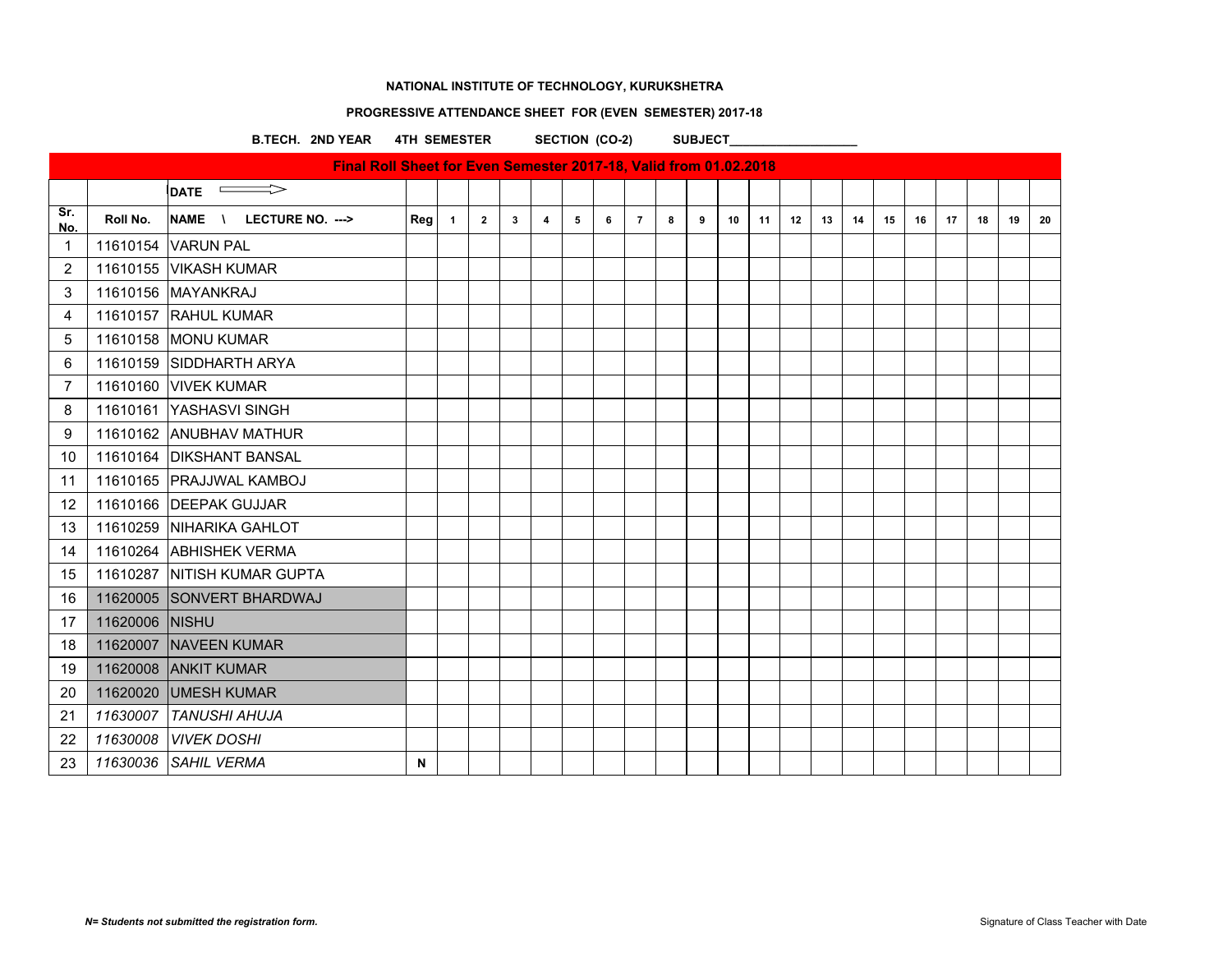# **PROGRESSIVE ATTENDANCE SHEET FOR (EVEN SEMESTER) 2017-18**

B.TECH. 2ND YEAR 4TH SEMESTER SECTION (CO-3) SUBJECT\_\_\_\_\_\_\_\_\_\_\_\_\_\_\_\_\_\_\_\_\_\_\_\_\_\_\_\_\_

| Final Roll Sheet for Even Semester 2017-18, Valid from 01.02.2018<br>$\qquad \qquad \Longrightarrow$ |                 |                            |     |                |                |              |                |   |   |                |   |   |    |    |    |    |    |    |    |    |    |    |    |
|------------------------------------------------------------------------------------------------------|-----------------|----------------------------|-----|----------------|----------------|--------------|----------------|---|---|----------------|---|---|----|----|----|----|----|----|----|----|----|----|----|
|                                                                                                      |                 | <b>DATE</b>                |     |                |                |              |                |   |   |                |   |   |    |    |    |    |    |    |    |    |    |    |    |
| Sr.<br>No.                                                                                           | Roll No.        | NAME \<br>LECTURE NO. ---> | Reg | $\overline{1}$ | $\overline{2}$ | $\mathbf{3}$ | $\overline{4}$ | 5 | 6 | $\overline{7}$ | 8 | 9 | 10 | 11 | 12 | 13 | 14 | 15 | 16 | 17 | 18 | 19 | 20 |
| $\mathbf 1$                                                                                          |                 | 11610168 EKTA BHASKAR      |     |                |                |              |                |   |   |                |   |   |    |    |    |    |    |    |    |    |    |    |    |
| 2                                                                                                    |                 | 11610169 PREETI SINGH      |     |                |                |              |                |   |   |                |   |   |    |    |    |    |    |    |    |    |    |    |    |
| 3                                                                                                    |                 | 11610170 RUPASA KARMAKAR   |     |                |                |              |                |   |   |                |   |   |    |    |    |    |    |    |    |    |    |    |    |
| 4                                                                                                    |                 | 11610171 GAURAV RATTAN     |     |                |                |              |                |   |   |                |   |   |    |    |    |    |    |    |    |    |    |    |    |
| 5                                                                                                    |                 | 11610172 ARTI KUMARI       |     |                |                |              |                |   |   |                |   |   |    |    |    |    |    |    |    |    |    |    |    |
| 6                                                                                                    |                 | 11610174 ANKUR CHARAN      |     |                |                |              |                |   |   |                |   |   |    |    |    |    |    |    |    |    |    |    |    |
| $\overline{7}$                                                                                       | 11610175 DEEPTI |                            |     |                |                |              |                |   |   |                |   |   |    |    |    |    |    |    |    |    |    |    |    |
| 8                                                                                                    |                 | 11610176 DHARMENDER        |     |                |                |              |                |   |   |                |   |   |    |    |    |    |    |    |    |    |    |    |    |
| 9                                                                                                    | 11610177 ARCHIT |                            |     |                |                |              |                |   |   |                |   |   |    |    |    |    |    |    |    |    |    |    |    |
| 10                                                                                                   |                 | 11610178 ESHNA DWIVEDI     |     |                |                |              |                |   |   |                |   |   |    |    |    |    |    |    |    |    |    |    |    |
| 11                                                                                                   |                 | 11610179 RAHUL YADAV       |     |                |                |              |                |   |   |                |   |   |    |    |    |    |    |    |    |    |    |    |    |
| 12                                                                                                   |                 | 11610180 ANKITA SINGH      |     |                |                |              |                |   |   |                |   |   |    |    |    |    |    |    |    |    |    |    |    |
| 13                                                                                                   |                 | 11610181 NIKITA GUPTA      |     |                |                |              |                |   |   |                |   |   |    |    |    |    |    |    |    |    |    |    |    |
| 14                                                                                                   |                 | 11610182 PRANSHU GARG      |     |                |                |              |                |   |   |                |   |   |    |    |    |    |    |    |    |    |    |    |    |
| 15                                                                                                   |                 | 11610183 ANUJ VERMA        |     |                |                |              |                |   |   |                |   |   |    |    |    |    |    |    |    |    |    |    |    |
| 16                                                                                                   |                 | 11610439 SAKSHAM AGARWAL   |     |                |                |              |                |   |   |                |   |   |    |    |    |    |    |    |    |    |    |    |    |
| 17                                                                                                   |                 | 11610561 YUKTA KUSHWAHA    |     |                |                |              |                |   |   |                |   |   |    |    |    |    |    |    |    |    |    |    |    |
| 18                                                                                                   |                 | 11620009 KUNAL SACHDEVA    |     |                |                |              |                |   |   |                |   |   |    |    |    |    |    |    |    |    |    |    |    |
| 19                                                                                                   |                 | 11620010 SURAJ KATIYAR     |     |                |                |              |                |   |   |                |   |   |    |    |    |    |    |    |    |    |    |    |    |
| 20                                                                                                   |                 | 11620011 ROHIT GAUTAM      |     |                |                |              |                |   |   |                |   |   |    |    |    |    |    |    |    |    |    |    |    |
| 21                                                                                                   |                 | 11620012 RAKESH GWALA      |     |                |                |              |                |   |   |                |   |   |    |    |    |    |    |    |    |    |    |    |    |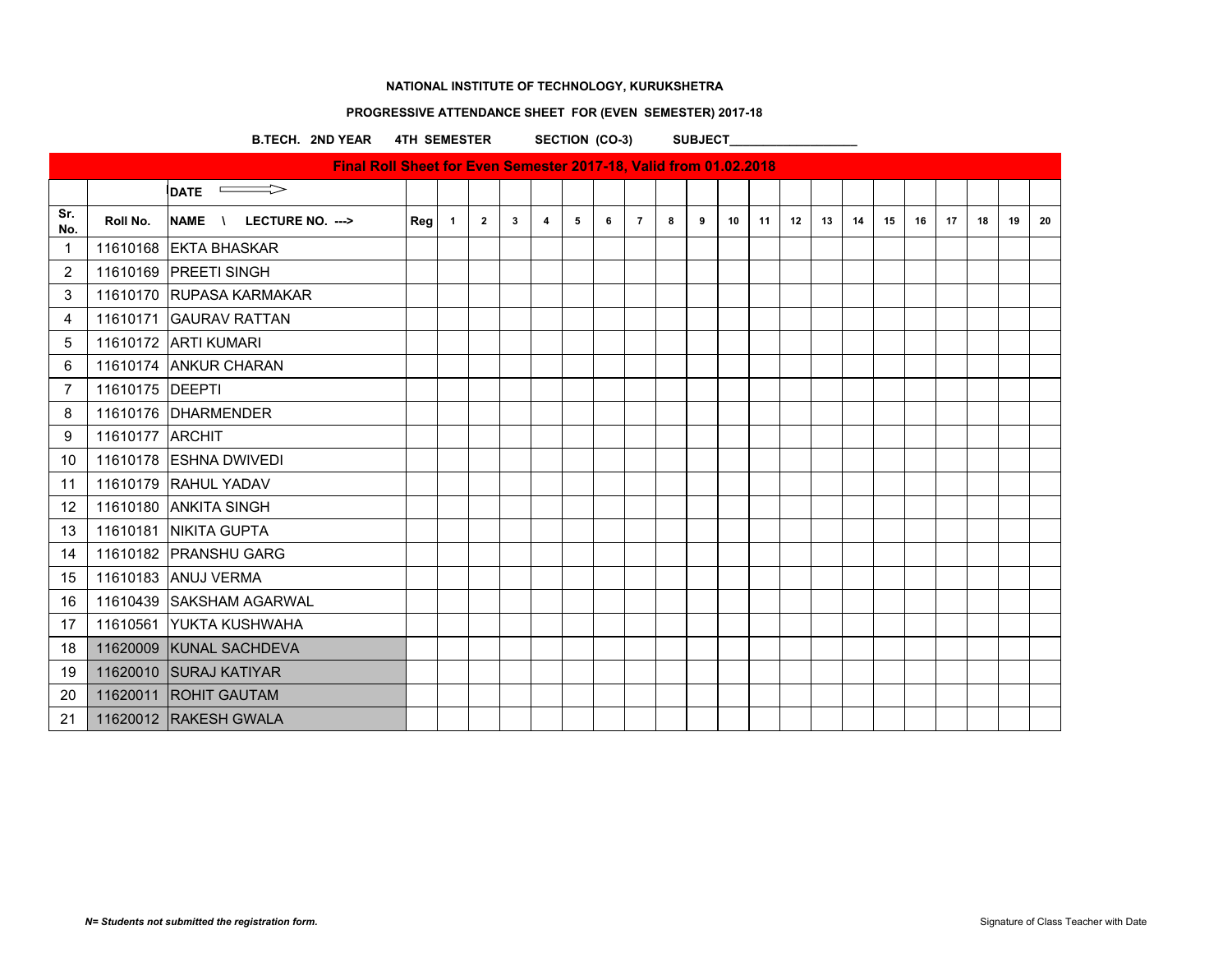# **PROGRESSIVE ATTENDANCE SHEET FOR (EVEN SEMESTER) 2017-18**

B.TECH. 2ND YEAR 4TH SEMESTER SECTION (CO-4) SUBJECT\_\_\_\_\_\_\_\_\_\_\_\_\_\_\_\_\_\_\_\_\_\_\_\_\_\_\_\_\_

|            | Final Roll Sheet for Even Semester 2017-18, Valid from 01.02.2018 |                                                  |             |              |                |              |   |   |   |                |   |   |    |    |    |    |    |    |    |    |    |    |    |
|------------|-------------------------------------------------------------------|--------------------------------------------------|-------------|--------------|----------------|--------------|---|---|---|----------------|---|---|----|----|----|----|----|----|----|----|----|----|----|
|            |                                                                   | $\implies$<br><b>DATE</b>                        |             |              |                |              |   |   |   |                |   |   |    |    |    |    |    |    |    |    |    |    |    |
| Sr.<br>No. | Roll No.                                                          | <b>NAME</b><br>LECTURE NO. ---><br>$\mathcal{N}$ | Reg         | $\mathbf{1}$ | $\overline{2}$ | $\mathbf{3}$ | 4 | 5 | 6 | $\overline{7}$ | 8 | 9 | 10 | 11 | 12 | 13 | 14 | 15 | 16 | 17 | 18 | 19 | 20 |
| -1         |                                                                   | 11610184 ARVINDER PAL                            |             |              |                |              |   |   |   |                |   |   |    |    |    |    |    |    |    |    |    |    |    |
| 2          |                                                                   | 11610185 ANIL LAKSHKAR                           |             |              |                |              |   |   |   |                |   |   |    |    |    |    |    |    |    |    |    |    |    |
| 3          |                                                                   | 11610186 NAMILAKONDA SRIHARSHA                   |             |              |                |              |   |   |   |                |   |   |    |    |    |    |    |    |    |    |    |    |    |
| 4          |                                                                   | 11610187 HIMANSHU ROHILLA                        |             |              |                |              |   |   |   |                |   |   |    |    |    |    |    |    |    |    |    |    |    |
| 5          |                                                                   | 11610188 YASHASVINI PRATYAQSHA                   |             |              |                |              |   |   |   |                |   |   |    |    |    |    |    |    |    |    |    |    |    |
| 6          |                                                                   | 11610189 DEVESH GUPTA                            |             |              |                |              |   |   |   |                |   |   |    |    |    |    |    |    |    |    |    |    |    |
| 7          |                                                                   | 11610190 SHUBHANGI JUNDIA                        |             |              |                |              |   |   |   |                |   |   |    |    |    |    |    |    |    |    |    |    |    |
| 8          |                                                                   | 11610191 DEEPANKAR KUMAR RAO                     |             |              |                |              |   |   |   |                |   |   |    |    |    |    |    |    |    |    |    |    |    |
| 9          |                                                                   | 11610192 ADITYA SHARMA                           |             |              |                |              |   |   |   |                |   |   |    |    |    |    |    |    |    |    |    |    |    |
| 10         |                                                                   | 11610193 KETAN KUMAR JAIN                        |             |              |                |              |   |   |   |                |   |   |    |    |    |    |    |    |    |    |    |    |    |
| 11         |                                                                   | 11610194 VINAY KUMAR                             |             |              |                |              |   |   |   |                |   |   |    |    |    |    |    |    |    |    |    |    |    |
| $12 \,$    |                                                                   | 11610501 DEVIKA JAIN                             |             |              |                |              |   |   |   |                |   |   |    |    |    |    |    |    |    |    |    |    |    |
| 13         |                                                                   | 11610559 GINNI GARG                              |             |              |                |              |   |   |   |                |   |   |    |    |    |    |    |    |    |    |    |    |    |
| 14         |                                                                   | 11620013 ABHISHEK YADAV                          |             |              |                |              |   |   |   |                |   |   |    |    |    |    |    |    |    |    |    |    |    |
| 15         |                                                                   | 11620014 FWILAO NARZARY                          | $\mathbf N$ |              |                |              |   |   |   |                |   |   |    |    |    |    |    |    |    |    |    |    |    |
| 16         |                                                                   | 11620015 SUSHANT ADLAKHA                         |             |              |                |              |   |   |   |                |   |   |    |    |    |    |    |    |    |    |    |    |    |
| 17         |                                                                   | 11620016 KHUSHBU CHAUHAN                         |             |              |                |              |   |   |   |                |   |   |    |    |    |    |    |    |    |    |    |    |    |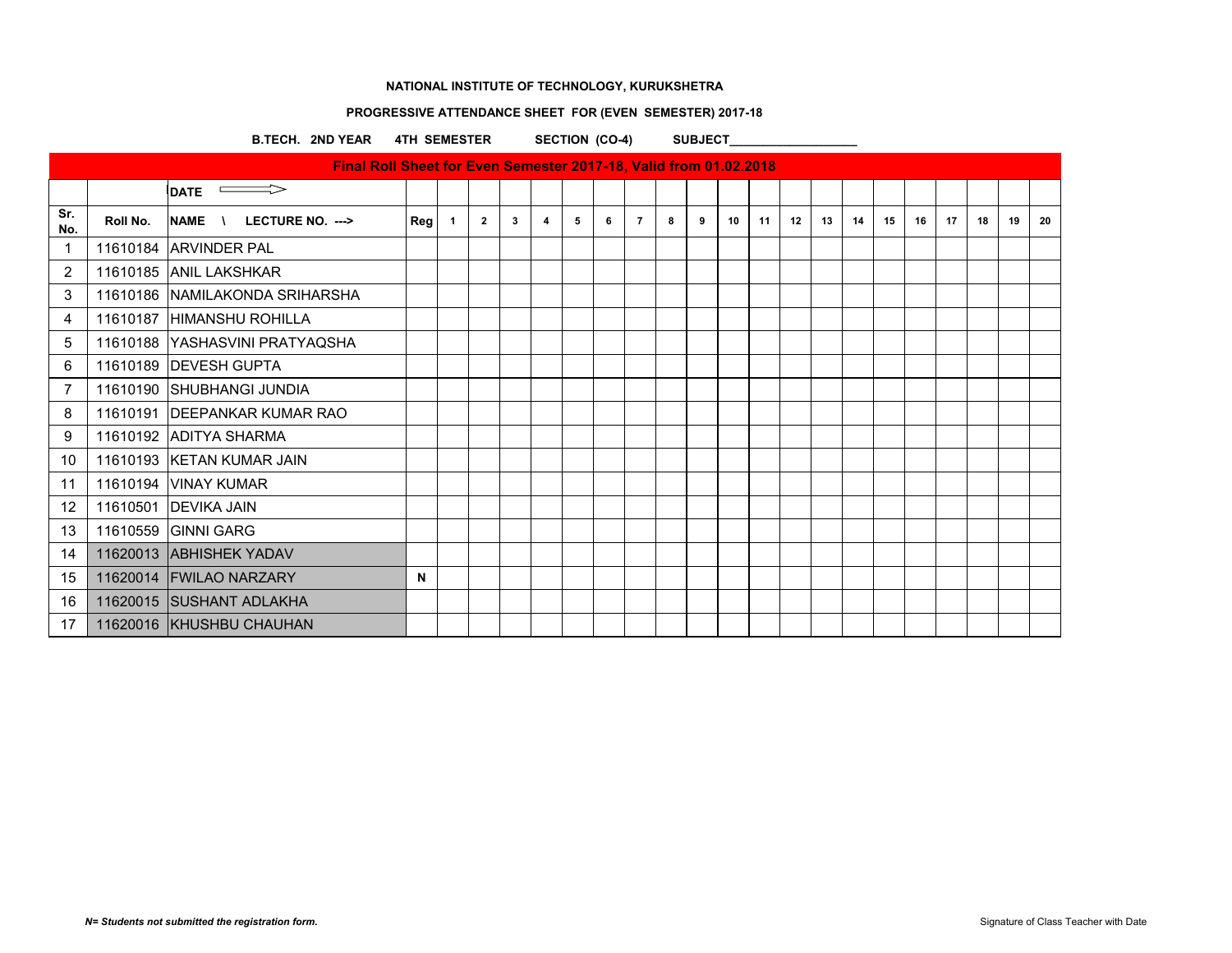# **PROGRESSIVE ATTENDANCE SHEET FOR (EVEN SEMESTER) 2017-18**

B.TECH. 2ND YEAR 4TH SEMESTER SECTION (CO-5) SUBJECT\_\_\_\_\_\_\_\_\_\_\_\_\_\_\_\_\_\_\_\_\_\_\_\_\_\_\_\_

| Final Roll Sheet for Even Semester 2017-18, Valid from 01.02.2018 |                  |                                                  |     |                |              |                         |                |   |   |                |   |   |    |    |    |    |    |    |    |    |    |    |    |
|-------------------------------------------------------------------|------------------|--------------------------------------------------|-----|----------------|--------------|-------------------------|----------------|---|---|----------------|---|---|----|----|----|----|----|----|----|----|----|----|----|
|                                                                   |                  | $\implies$<br><b>DATE</b>                        |     |                |              |                         |                |   |   |                |   |   |    |    |    |    |    |    |    |    |    |    |    |
| Sr.<br>No.                                                        | Roll No.         | <b>NAME</b><br>LECTURE NO. ---><br>$\mathcal{N}$ | Reg | $\overline{1}$ | $\mathbf{2}$ | $\overline{\mathbf{3}}$ | $\overline{4}$ | 5 | 6 | $\overline{7}$ | 8 | 9 | 10 | 11 | 12 | 13 | 14 | 15 | 16 | 17 | 18 | 19 | 20 |
| $\mathbf{1}$                                                      |                  | 11610195 HARSHITA AGGARWAL                       |     |                |              |                         |                |   |   |                |   |   |    |    |    |    |    |    |    |    |    |    |    |
| 2                                                                 |                  | 11610196 AKSHAT CHHABRA                          |     |                |              |                         |                |   |   |                |   |   |    |    |    |    |    |    |    |    |    |    |    |
| 3                                                                 |                  | 11610197 MUDIT JAIN                              |     |                |              |                         |                |   |   |                |   |   |    |    |    |    |    |    |    |    |    |    |    |
| 4                                                                 |                  | 11610198 NITIN RATHEE                            |     |                |              |                         |                |   |   |                |   |   |    |    |    |    |    |    |    |    |    |    |    |
| 5                                                                 |                  | 11610199 ADITI JAIN                              | N   |                |              |                         |                |   |   |                |   |   |    |    |    |    |    |    |    |    |    |    |    |
| 6                                                                 |                  | 11610200 ABHINAV MITTAL                          |     |                |              |                         |                |   |   |                |   |   |    |    |    |    |    |    |    |    |    |    |    |
| $\overline{7}$                                                    | 11610202 SHIVANI |                                                  |     |                |              |                         |                |   |   |                |   |   |    |    |    |    |    |    |    |    |    |    |    |
| 8                                                                 |                  | 11610203 SANYAM SOOD                             |     |                |              |                         |                |   |   |                |   |   |    |    |    |    |    |    |    |    |    |    |    |
| 9                                                                 |                  | 11610204 RAHUL KANDPAL                           |     |                |              |                         |                |   |   |                |   |   |    |    |    |    |    |    |    |    |    |    |    |
| 10                                                                |                  | 11610205 SHUBHAM                                 |     |                |              |                         |                |   |   |                |   |   |    |    |    |    |    |    |    |    |    |    |    |
| 11                                                                |                  | 11610206 PRARTHNA MUDGAL                         |     |                |              |                         |                |   |   |                |   |   |    |    |    |    |    |    |    |    |    |    |    |
| 12                                                                |                  | 11610209 ASHOK AGRAWAL                           |     |                |              |                         |                |   |   |                |   |   |    |    |    |    |    |    |    |    |    |    |    |
| 13                                                                |                  | 11610210 RAJKUMAR MEENA                          |     |                |              |                         |                |   |   |                |   |   |    |    |    |    |    |    |    |    |    |    |    |
| 14                                                                |                  | 11610407 NAVJOT SINGH DHILLON                    |     |                |              |                         |                |   |   |                |   |   |    |    |    |    |    |    |    |    |    |    |    |
| 15                                                                |                  | 11610463 VIVEK NEHRA                             |     |                |              |                         |                |   |   |                |   |   |    |    |    |    |    |    |    |    |    |    |    |
| 16                                                                | 11610627 ASHISH  |                                                  |     |                |              |                         |                |   |   |                |   |   |    |    |    |    |    |    |    |    |    |    |    |
| 17                                                                |                  | 11620017 ATISHAY JAIN                            |     |                |              |                         |                |   |   |                |   |   |    |    |    |    |    |    |    |    |    |    |    |
| 18                                                                |                  | 11620018 YASH SONKER                             |     |                |              |                         |                |   |   |                |   |   |    |    |    |    |    |    |    |    |    |    |    |
| 19                                                                |                  | 11620019 ROHAN KAPOOR                            |     |                |              |                         |                |   |   |                |   |   |    |    |    |    |    |    |    |    |    |    |    |